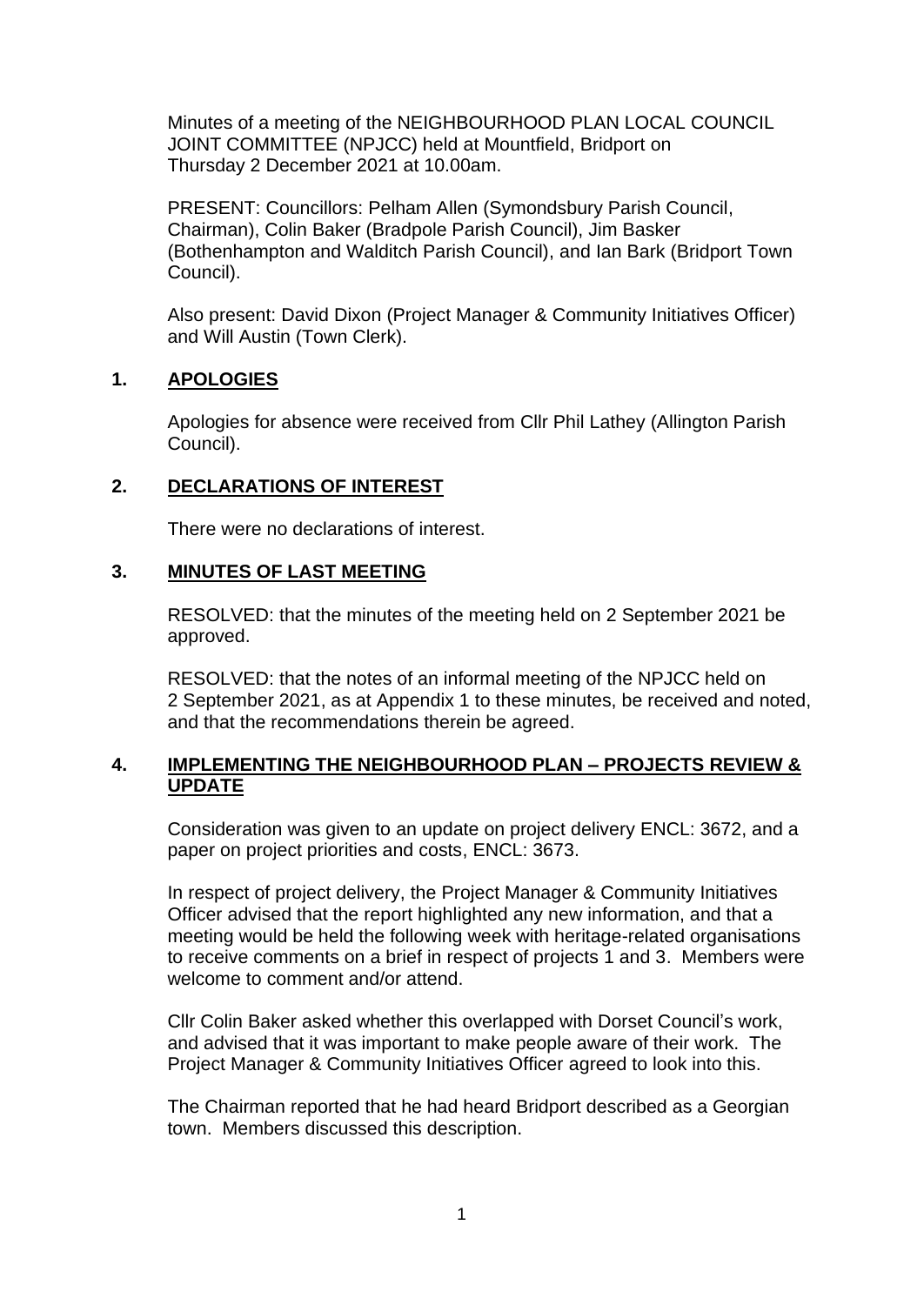The Chairman asked for an update on the community bus. The Town Clerk advised that a new route would be implemented from 5 January 2022, and described the changes.

RESOLVED: that update on project delivery be noted.

In respect of project priorities and costs, the Chairman advised that the paper provided a helpful framework, and asked about the work of the Steering Group. The Project Manager & Community Initiatives Officer reported that the group was due to meet in mid-January and that its monitoring role was ongoing.

The Chairman asked members to consider the NPJCC's role in providing supporting resources. The following aspects were discussed:

- The potential for development of a funding plan from the information in the report;
- Possible sources of funding for the Plottingham Fields project. The Project Manager & Community Initiatives Officer advised that funding sources might include the National Lottery, Sport England, and Bridport Town Council;
- The need to include participating councils' projects that contribute to projects identified in the Neighbourhood Plan;
- The circumstances under which councils might contribute to project costs. The Heritage Interpretation Strategy and Climate Smart Activities projects were discussed;
- The timing of funding contributions and their interaction with budgeting timetables;
- External funding opportunities; and
- The potential for use of the Community Infrastructure Levy as a funding source.

RESOLVED: that members should notify the Project Manager & Community Initiatives Officer of projects agreed by their council, that contribute to projects identified in the Neighbourhood Plan and require funding.

RESOLVED: that project funding should be further discussed at either the March 2022 or June 2022 meeting; this discussion to include (i) consideration of contributions from participating councils, additional to the existing amounts allocated for the NPJCC revenue budget, and (ii) the role of Community Infrastructure Levy funds.

Members further discussed the Zero Carbon Homes project and the Project Manager & Community Initiatives Officer advised that a funding request had been sent to councils for contributions to the Energy Champions initiative.

RESOLVED: that the funding request for contributions to the Energy Champions initiative be re-sent to participating councils.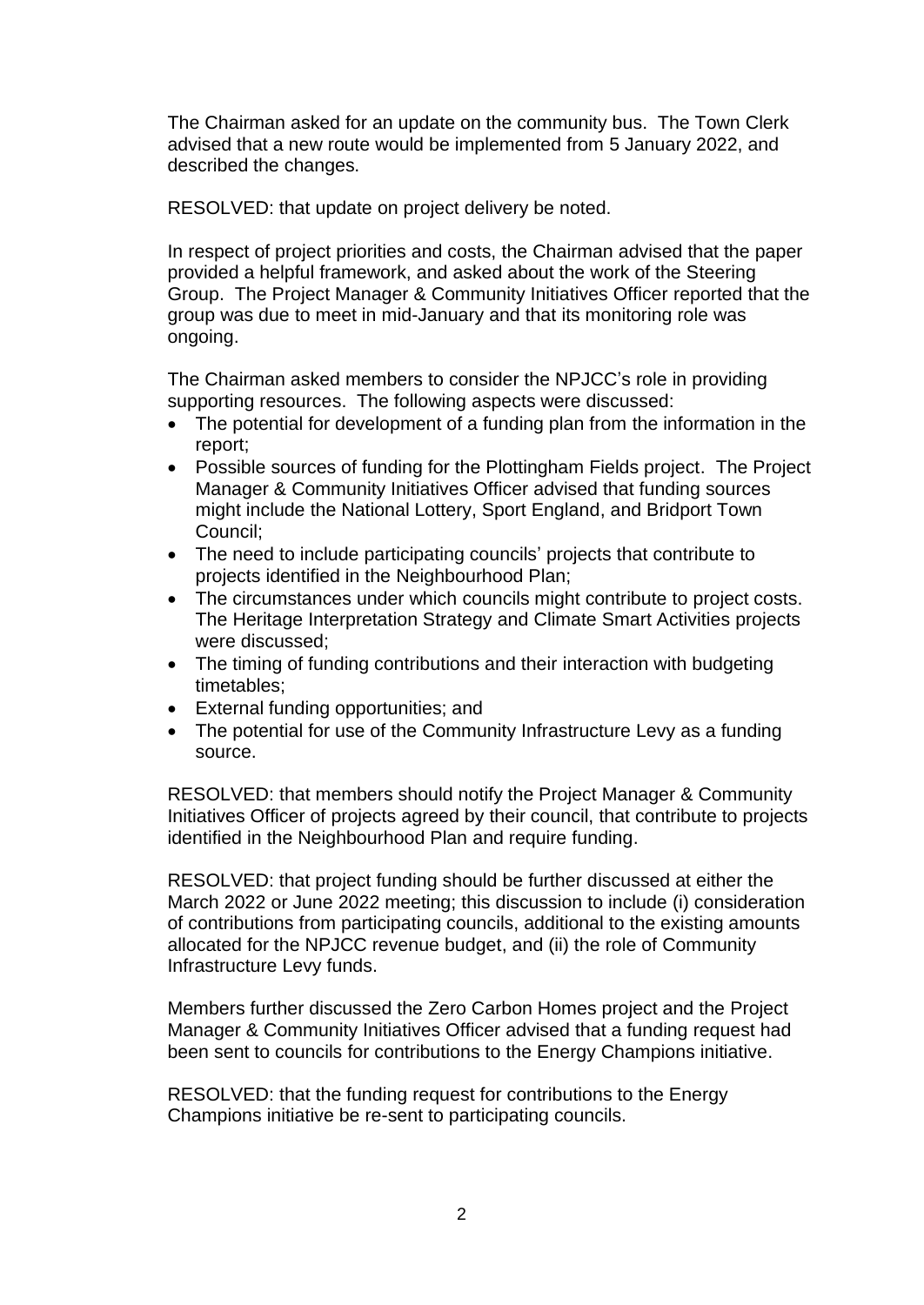Members also discussed a proposed Electric Vehicle Charging Points project, including the potential to extend beyond car parks into domestic charging. It was suggested that this might be considered as part of a review of the Neighbourhood Plan.

RESOLVED: that consideration of Electric Vehicle Charging Points be deferred.

Other projects discussed were:

- Skate Park Bridport Town Council was developing this project. Some potential funding sources had been identified, and Community Infrastructure Levy contributions would be helpful;
- Community-Led Housing the Town Council had stressed the importance of this project and would seek to secure funding; and
- New Homes Calculation The NPJCC had not yet seen terms of reference for the project, drafted by the Steering Group, and the initiative was on hold pending a Government white paper.

RESOLVED: that the project update be amended to reflect that terms of reference are pending for the New Homes Calculation project.

## **5. PRINCIPAL RESIDENCE REQUIREMENT POLICY**

Consideration was given to a paper from Cllr Baker, ENCL: 3674. The Chairman thanked Cllr Colin Baker for the paper, and advised that a mechanism was needed for calculating the extent of the issue. Cllr Baker summarised the paper and set out possible approaches, such as hypothecated Council Tax on second homes, allocated for affordable housing. Further information from Dorset Council was awaited, and the census could provide additional information.

Members discussed:

- Whether the impact of second homes was in certain areas
- Other factors beyond second homes that influenced the shortage of affordable housing;
- Neighbourhood Plan projects aimed at collecting a range of relevant information;
- An ongoing update to the Housing Register;
- The role of Neighbourhood Plans in addressing the issue;
- The impact of 'AirBNB'; and
- The need to maintain discussion of the issue of second homes and to focus on the impact on the wider issue of affordable housing.

RESOLVED: that the report of Cllr Colin Baker be noted.

### **6. ALLINGTON PARISH COUNCIL – PARTICIPATION IN BANP JCC**

The Town Clerk reported that Allington Parish Council had met on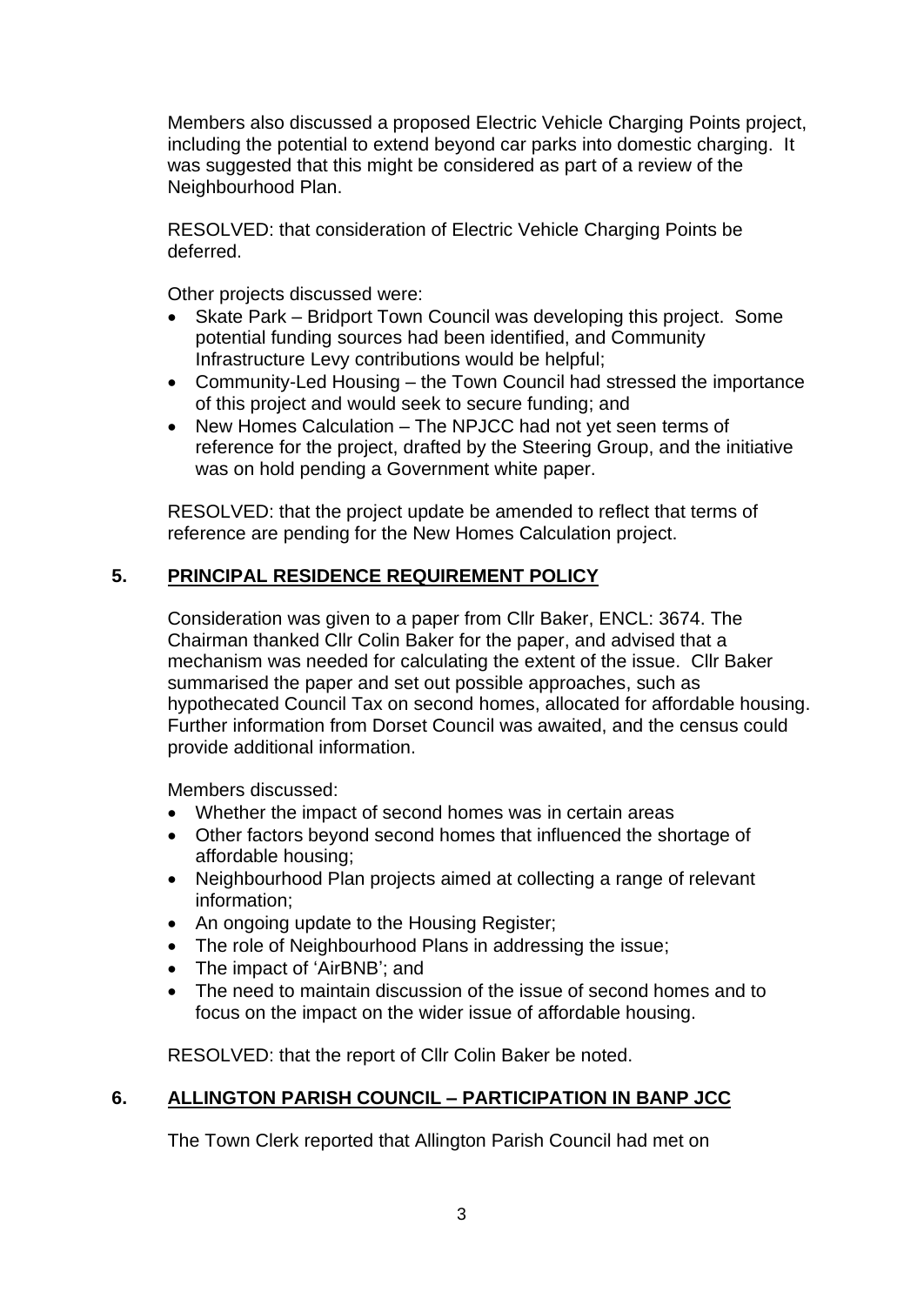9 November 2021 and following a discussion about the Neighbourhood Plan and associated contributions had agreed that "All councillors have decided they no longer wish for Allington to be a part of this and therefore will not be financially contributing any more."

The Project Manager & Community Initiatives Officer reported that he had lodged a query with Locality regarding the implications of this decision. Members considered the matter, including:

- A need for clarity about the meaning of the decision, and the reasoning behind it;
- That the Neighbourhood Plan document would not be affected, as this had been approved by the planning authority to 2036; and
- The funding shortfall arising, which the Town Clerk advised he would ensure was resolved for the coming financial year.

RESOLVED: that the Town Clerk should write to the Parish Council on behalf of the NPJCC advising that the JCC was sorry to hear of the decision, and advising of its understanding of the implications for the Neighbourhood Plan.

RESOLVED: that a budget monitoring report be provided for the next meeting.

It was noted that with a quorum of four, the NPJCC could continue to operate, provided all members attend.

## **7. OTHER INFORMATION UPDATE ITEMS**

The Town Clerk reported that the next meeting of the Foundry Lea Working Group was scheduled for 8 December 2021. Cllr Colin Baker advised that the Foundry Lea addendum to the Bridport Access & Movement Study had worked on an old draft of the Design Code. Symondsbury Parish Council had considered the latest version of the Design Code. Bridport Town Council had received the document, but there had not been formal consideration at a meeting.

The Chairman reported that:

- He had discussed the Miles Cross junction with National Highways. The timetable had slipped and this could impact on the delivery timescales for the Foundry Lea development.
- The next consultation on the Dorset Council Local Plan was expected in May 2022. The Town Clerk advised that he had been told by Dorset Council that a revised Housing Needs Assessment was being developed.

# **8. DATE FOR NEXT MEETING**

The next meeting of the JCC is scheduled for 3 March 2022, at 10.00am. The Chairman advised that this would be his last as the representative for Symondsbury Parish Council, and that Cllr Paul Hartmann would take his place.

The meeting closed at 11.44am.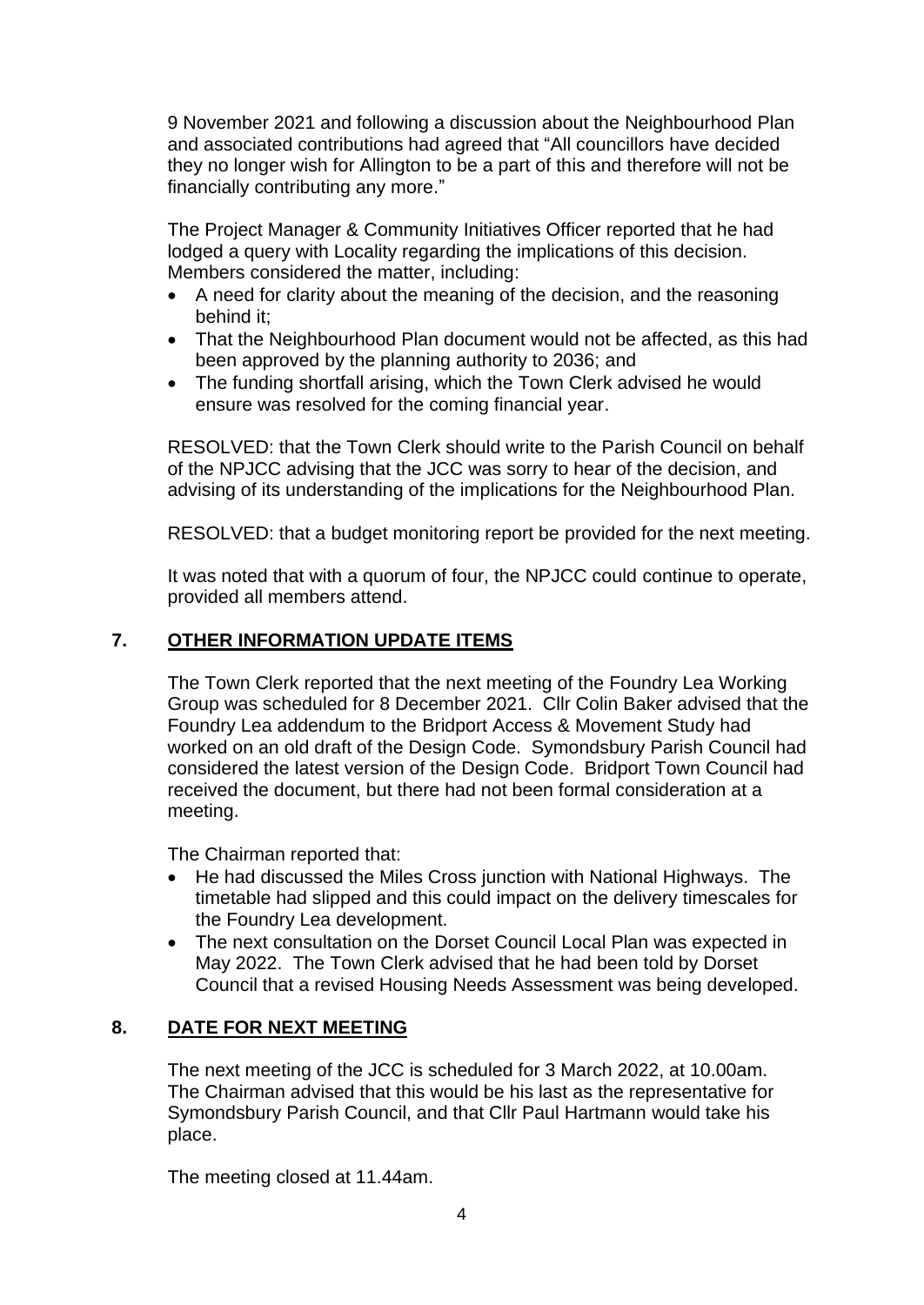# **Appendix 1**

Notes of an informal meeting of the NEIGHBOURHOOD PLAN JOINT COUNCILS COMMITTEE (NPJCC) held at Mountfield, Bridport on Thursday 2 September 2021 at 11.16am.

PRESENT: Councillors: Pelham Allen (Symondsbury Parish Council, Chairman), Jim Basker (Bothenhampton and Walditch Parish Council), and Ian Bark (Bridport Town Council).

Also present: David Dixon (Project Manager & Community Initiatives Officer), Will Austin (Town Clerk), and Phyllida Culpin (BANP Steering Group).

Paul Everall (BANP Steering Group), Sal Robinson (BANP Steering Group), and Jim Tigg (BANP Steering Group) attended via a virtual link.

A formal meeting of the Joint Councils Committee starting at 10.00am on the same date became inquorate at 11.16am. Further business discussed after this time is recorded below as an informal record.

# **4. IMPLEMENTING THE NEIGHBOURHOOD PLAN – PROJECTS REVIEW & UPDATE (contd. from formal meeting)**

The Chairman thanked the Steering Group for their work on project priorities and resources.

A further discussion regarding project funding followed, and the Chairman advised that he would request a report for the next NPJCC meeting, with the help of the Steering Group, incorporating indicative project costs. Members also considered the possible impact of a Community Governance Review on project arrangements and funding, and the relationship between the BANP and Parish Plans.

## **5. IMPLEMENTING THE NEIGHBOURHOOD PLAN –ANNUAL MONITORING REPORT 2020-2021**

Consideration was given to a draft of the annual monitoring report, ENCL: 3647. The Project Manager & Community Initiatives Officer summarised the draft report, and requested that parishes provide details of contributions made to BANP projects.

Members discussed the report, and thanked Sal Robinson for her work in compiling the monitoring.

RECOMMENDED: that the report should be updated once parish contributions have been received, and circulated to member councils for approval under delegation.